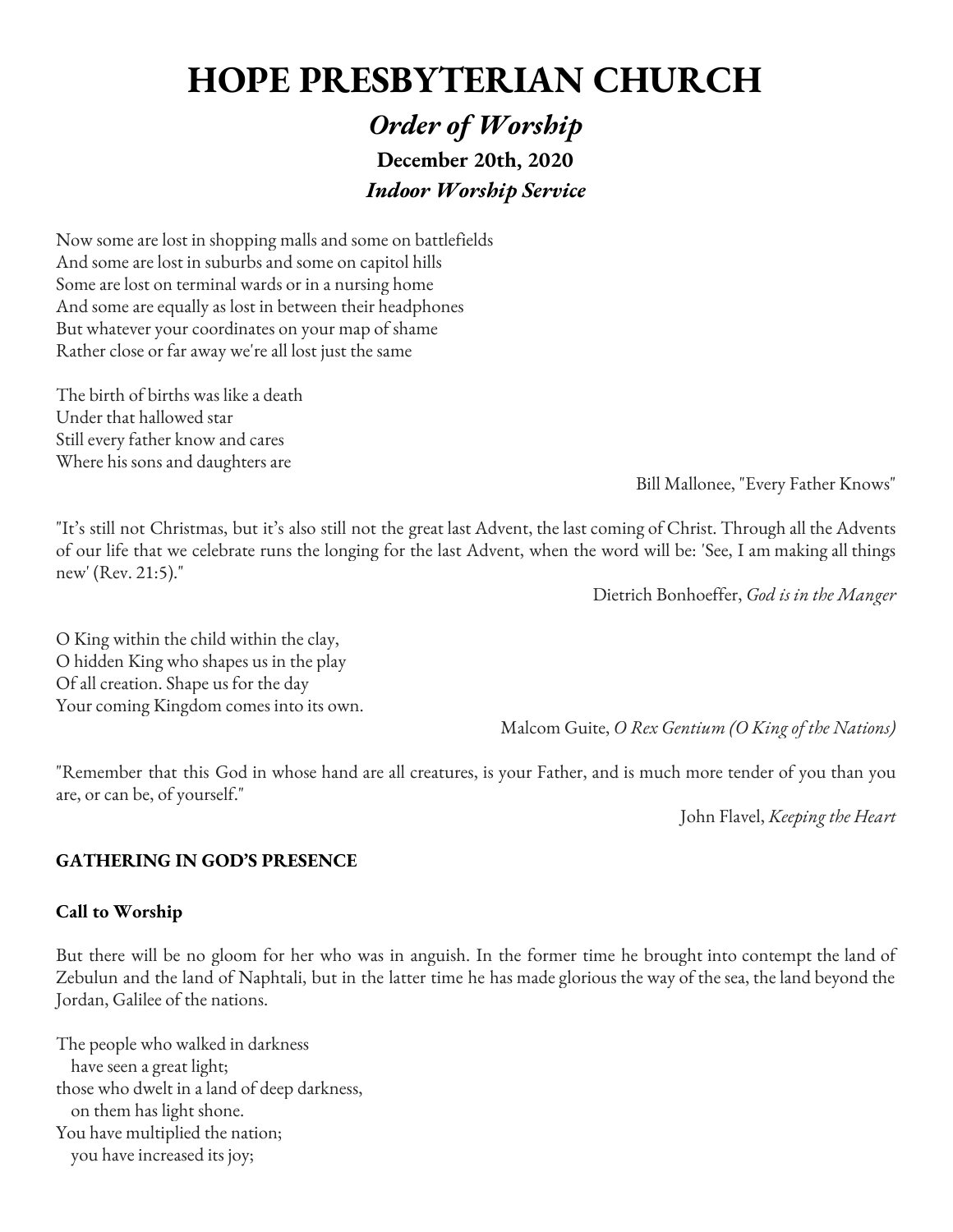they rejoice before you as with joy at the harvest, as they are glad when they divide the spoil. For the yoke of his burden, and the staff for his shoulder, the rod of his oppressor, you have broken as on the day of Midian. For every boot of the tramping warrior in battle tumult and every garment rolled in blood will be burned as fuel for the fire. For to us a child is born, to us a son is given; and the government shall be upon his shoulder, and his name shall be called Wonderful Counselor, Mighty God, Everlasting Father, Prince of Peace. Of the increase of his government and of peace there will be no end, on the throne of David and over his kingdom, to establish it and to uphold it with justice and with righteousness from this time forth and forevermore. The zeal of the Lord of hosts will do this.

#### **O Come All Ye Faithful**

O come all ye faithful / Joyful and triumphant O come ye O come ye to Bethlehem Come and behold Him / Born the King of angels

# *O come let us adore Him / O come let us adore Him O come let us adore Him / Christ the Lord*

Sing choirs of angels / Sing in exultation Sing all ye citizens of heav'n above Glory to God, all, / Glory in the highest

Yea Lord we greet Thee / Born this happy morning Jesus to Thee be all glory giv'n Word of the Father / Late in flesh appearing

by C. Frederick Oakeley and John Francis Wade © Public Domain

#### **God With Us**

Oh You've come to bring peace to be Love / To be nearer to us You've come to bring life to be Light / To shine brighter in us / Oh Emmanuel God with us Isaiah 9:1-7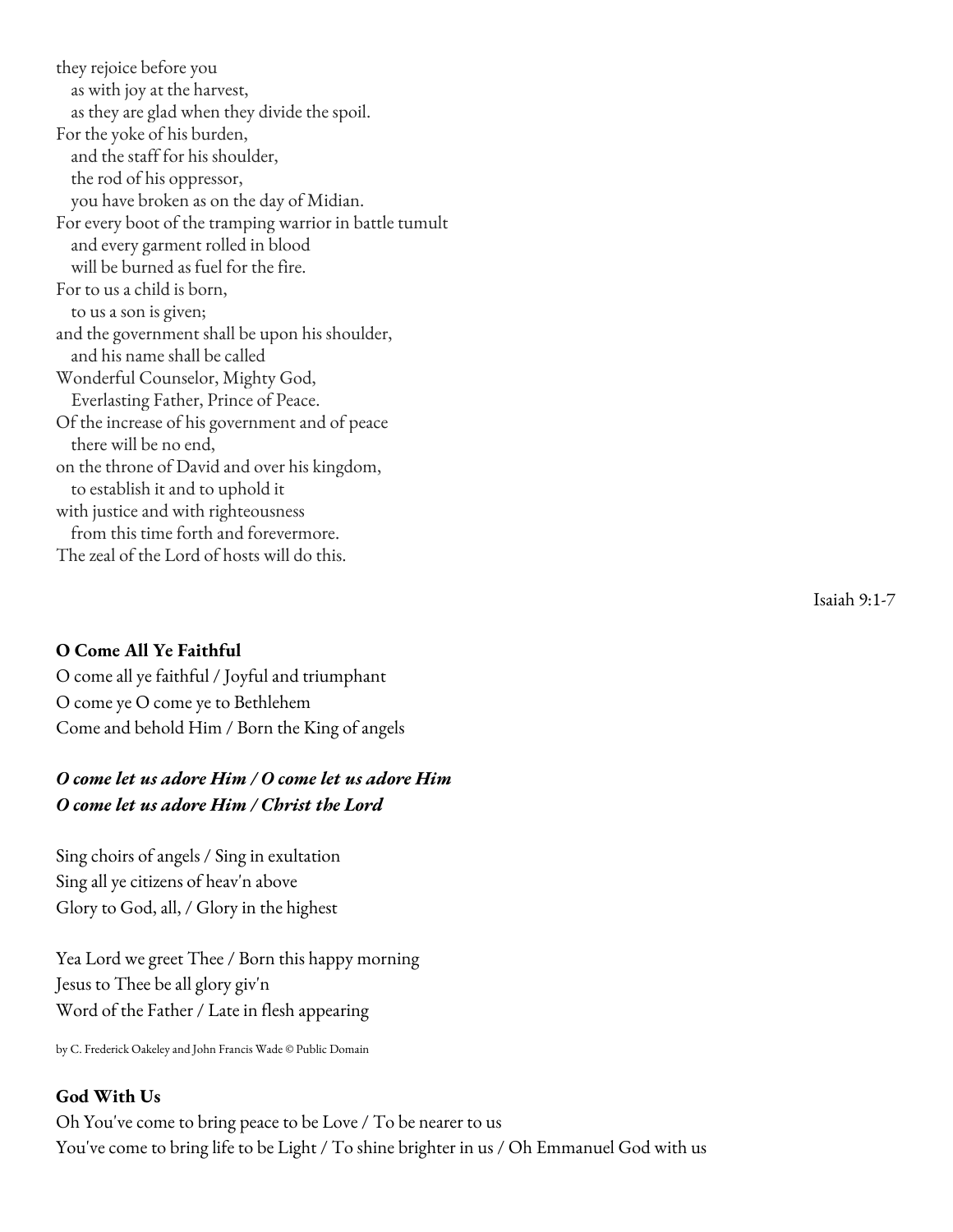# *Our Deliverer You are Savior / In Your presence we find our strength Over ev'rything our Redemption / God with us / You are God with us*

Oh You've come to be Hope to this world / For Your honor and name And You've come to take sin to bear shame / And to conquer the grave / Oh Emmanuel God with us

You are here / You are holy / We are standing in Your glory (REPEAT)

by Leslie Jordan © 2012 Open Hands Music and Integrity's Praise! Music

#### **Call to Confession Davis Mooney**

#### **Confession of Sin**

O Promised Christ, our lives are filled with sin. We overlook our neighbor's needs and do not love you above all else. Our rescue depends on your coming. We are a world divided by conflict. Our peace depends on your coming. We are a guilty people. Our pardon depends on your coming. We are full of good intentions but weak at keeping promises; our only hope of doing your will is that you should come and empower us to do it. Lord Christ, Word made flesh, our world waits for your rescue, for your peace, for your pardon, for your power, and for your grace. Even so: come, Lord Jesus. Amen.

#### **Silent Confession**

#### **Assurance of Pardon**

"Comfort, comfort my people, says your God. Speak tenderly to Jerusalem, and cry to her that her warfare is ended, that her iniquity is pardoned, that she has received from the  $\mathrm{LORD}$ 's hand double for all her sins  $\ldots$ you shall call his name Jesus, for he will save his people from their sins."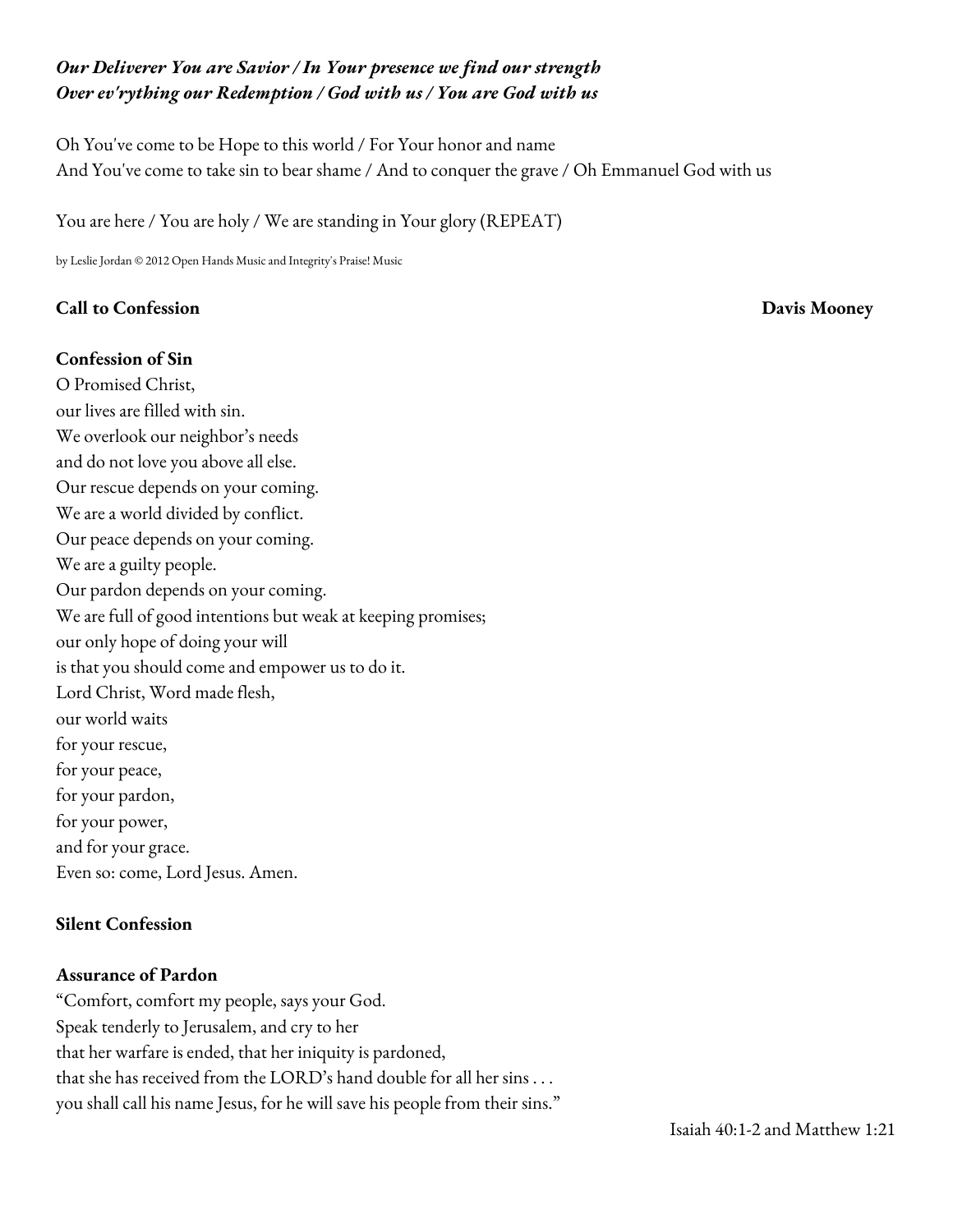# **His Mercy Is More**

What love could remember no wrongs we have done / Omniscient all knowing He counts not their sum Thrown into a sea without bottom or shore / Our sins they are many His mercy is more

# *Praise the Lord His mercy is more / Stronger than darkness new every morn Our sins they are many His mercy is more*

What patience would wait as we constantly roam / What Father so tender is calling us home He welcomes the weakest the vilest the poor / Our sins they are many His mercy is more

What riches of kindness He lavished on us / His blood was the payment His life was the cost We stood 'neath a debt we could never afford / Our sins they are many His mercy is more

by Matt Boswell and Matt Papa © 2016 © Love Your Enemies Publishing

#### **Passing of the Peace of Christ**

**Leader:** May the peace of Christ be with you. *All: And also with you.*

#### **Welcome and Prayers of the People Sarah Beam**

#### **Offering**

#### **Doxology**

Praise God from whom all blessings flow/ Praise him all creatures here below Praise him above ye heavenly hosts/ Praise father, son, and holy ghost

#### **Life Together Ethan Smith**

# **ATTENDING TO GOD'S WORD**

#### **"The Thing Everyone Needs This Christmas" Ethan Smith**

 $1$  Oh that you would rend the heavens and come down, that the mountains might quake at your presence—

<sup>2</sup> as when fire kindles brushwood and the fire causes water to boil—

to make your name known to your adversaries,

and that the nations might tremble at your presence!

 $3$  When you did awesome things that we did not look for,

you came down, the mountains quaked at your presence.

<sup>4</sup> From of old no one has heard

or perceived by the ear,

no eye has seen a God besides you, who acts for those who wait for him.

<sup>5</sup> You meet him who joyfully works righteousness,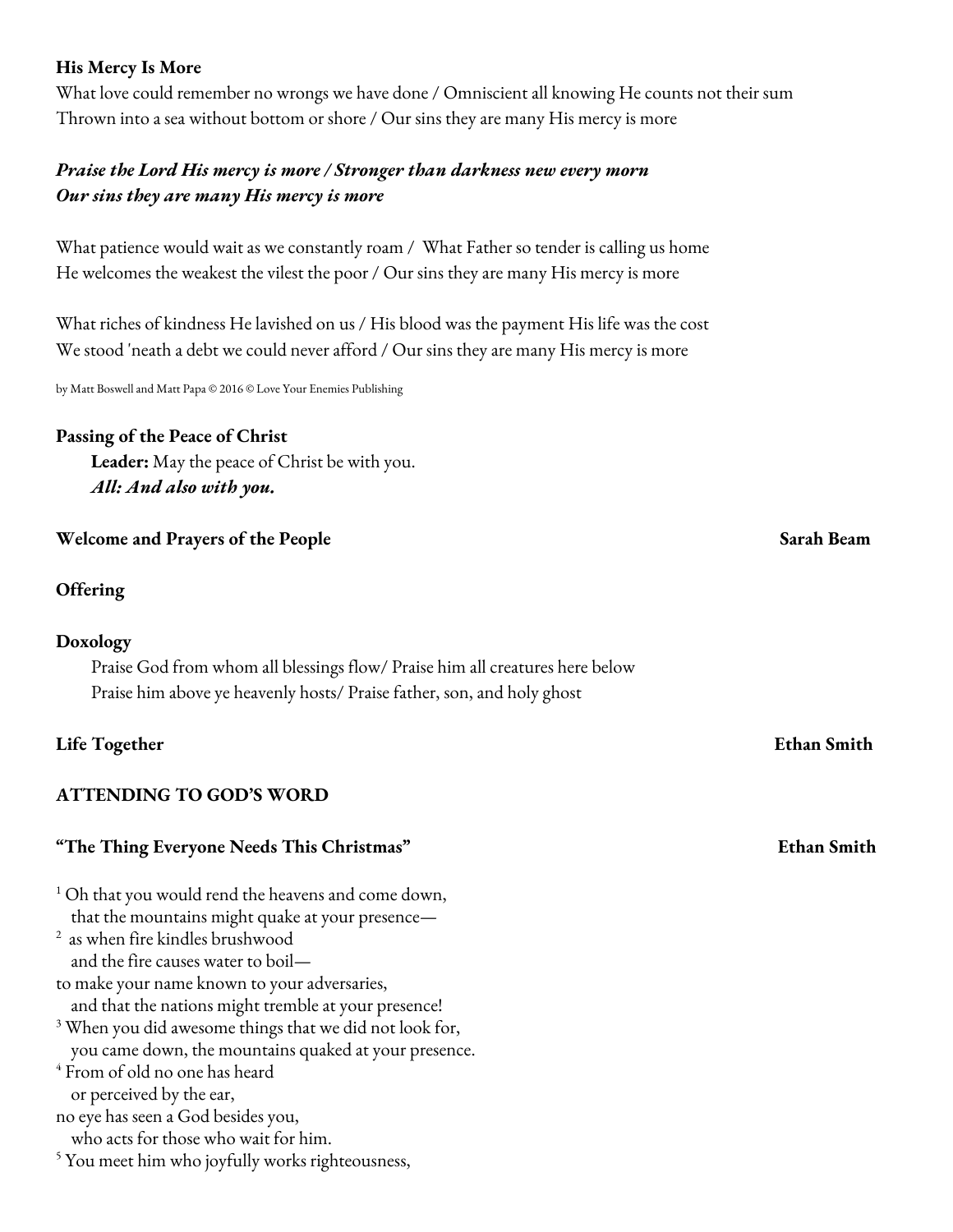those who remember you in your ways.

Behold, you were angry, and we sinned;

in our sins we have been a long time, and shall we be saved?

 $6$  We have all become like one who is unclean, and all our righteous deeds are like a polluted garment.

We all fade like a leaf,

and our iniquities, like the wind, take us away.

 $\frac{7}{7}$  There is no one who calls upon your name,

who rouses himself to take hold of you;

for you have hidden your face from us,

and have made us melt in the hand of our iniquities.

<sup>8</sup> But now, O Lord, you are our Father; we are the clay, and you are our potter; we are all the work of your hand.

 $^9$  Be not so terribly angry, O Lord, and remember not iniquity forever. Behold, please look, we are all your people.

<sup>10</sup> Your holy cities have become a wilderness; Zion has become a wilderness, Jerusalem a desolation.

<sup>11</sup> Our holy and beautiful house, where our fathers praised you,

has been burned by fire,

and all our pleasant places have become ruins.

 $^{12}$  Will you restrain yourself at these things, O Lord? Will you keep silent, and afflict us so terribly?

Isaiah 64:1-12

Leader: This is the Word of God for the people of God. *All: Thanks be to God*

#### **The Lord's Supper**

Leader: The Lord be with you. *All: And also with you.* Leader: Lift up your hearts. *All: We lift them up to the Lord.* Leader: Let us give thanks to the Lord our God. *All: It is right to give Him thanks and praise.* Leader: Therefore let us proclaim the mystery of the faith. *All: Christ has died, Christ is risen, Christ will come aga i n .*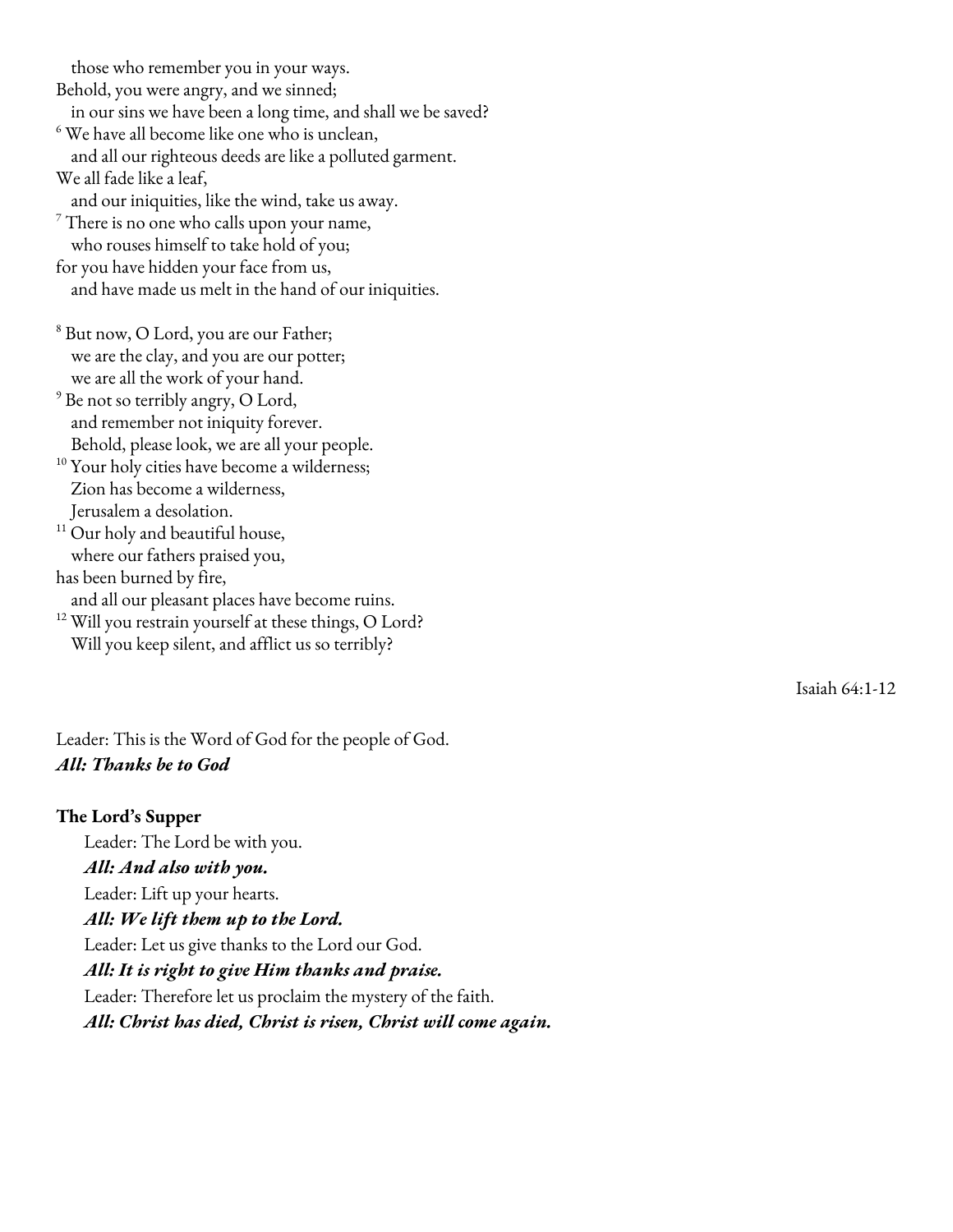# **Lord's Supper Instructions**

- We invite those seated furthest away from the pulpit to come to the table first. An usher will tell you when to come.
- Households may approach together. We ask that each household practice physical distancing when awaiting their turn.
- Communicants will cup their hands, ready to receive the bread.
- Another server will make a cup available for each communicant to pick up. Wine is the darker liquid and grape juice is the lighter liquid.
- Young children who have made a profession of faith may partake in the Lord's Supper when they have met with and been approved by the Session.

# **ENGAGING GOD'S WORLD**

## **Immanuel**

From the squalor of a borrowed stable / By the Spirit and a virgin's faith To the anguish and the shame of scandal / Came the Savior of the human race But the skies were filled / With the praise of heav'n / Shepherds listen as the angels tell Of the gift of God come down to man / At the dawning of Immanuel

King of heaven now the friend of sinners / Humble servant in the Father's hands Filled with power and the Holy Spirit / Filled with mercy for the broken man Yes He walked my road and He felt my pain / Joys and sorrows that I know so well Yet His righteous steps give me hope again / I will follow my Immanuel

Through the kisses of a friend's betrayal / He was lifted on a cruel cross He was punished for a world's transgressions / He was suffering to save the lost He fights for breath He fights for me/ Loosing sinners from the claims of hell And with a shout our souls are free/ Death defeated by Immanuel

Now He's standing in the place of honor / Crowned with glory on the highest throne Interceding for His own beloved / 'Til His Father calls to bring them home Then the skies will part as the trumpet sounds / Hope of heaven or the fear of hell But the bride will run to her Lover's arms / Giving glory to Immanuel

by Stuart Townend © 1999 Thankyou Music

#### **Benediction**

"The Lord bless you and keep you; The Lord make his face to shine upon you and be gracious to you; The Lord lift up his countenance upon you and give you peace."

Numbers 6:24-26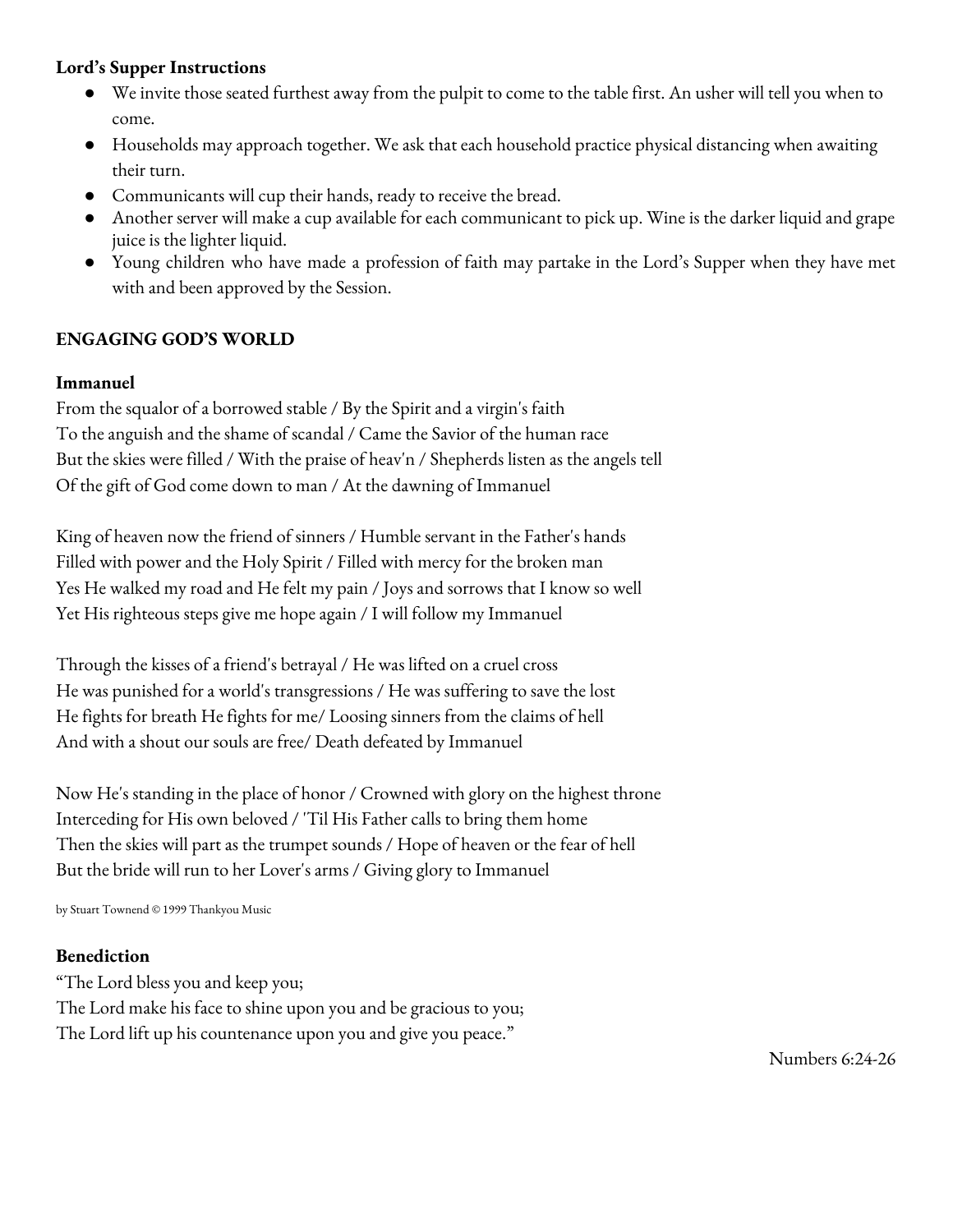#### **ADDITIONAL PRAYERS AND MEDITATIONS**

#### **Prayer for Those Struggling with Sin**

Lord Jesus, grant that I may see in you the fulfillment of all my needs and may turn from every false satisfaction to feed on you, the true and living bread. Enable me to lay aside the sin that clings so closely, and run with perseverance the race set before me, looking to you, the author and perfecter of my faith. Amen.

#### **Prayer for Those Searching for the Truth**

Jesus, you claim to be the way, the truth, and the life. Grant that I might be undaunted by the cost of following you as I consider the reasons for doing so. If what you claim is true, please guide me, teach me, and open to me the reality of who you are. Give me an understanding of you that is coherent, convincing, and that leads to the life that you promise. Amen.

## **Prayer of Belief**

Lord Jesus, I admit that I am weaker and more sinful than I ever before believed, but through you I am more loved and accepted than I ever dared hope. I thank you for paying my debt, bearing my punishment on the cross, and offering forgiveness and new life. Knowing that you have been raised from the dead, I turn from my sins and receive you as Savior and Lord. Amen.

# **LIFE TOGETHER**

**Condolences:** We extend our deepest sympathies to Susan Mitchell, Peter and their entire family. Susan's mother, Eleanor Kveton (October 9th, 1928 - December 16th, 2020), passed away this past Wednesday afternoon in Sarasota, FL. We are thankful that Susan and her siblings were able to be present with her mother to say goodbye, but we grieve their loss and pray for God's peace.

**Congregational Meeting:** We will have a Congregational Meeting on January 10th for the purpose of voting on the Deacon candidates who have been nominated by the congregation and trained by the Session. We will publish brief bios of the candidates in the weeks to come so that the congregation can vote with confidence in these prospective officers of the church. Please review the biblical qualifications for deacons from 1 [Timothy](https://www.biblegateway.com/passage/?search=1+timothy+3&version=ESV) 3 in the weeks to come and pray for God's blessing on the process.

**Childcare During the Indoor Worship Service:** Two nursery rooms (previous Infant & Ones rooms) will be open for individual family use. The rooms are equipped with TV's displaying the morning worship livestream and surfaces will be cleaned prior to the service. We are asking that those who use the space, please sign in on the door prior to entering the space and place toys used in the "Used Toy" container upon leaving.

**Life Groups:** Life Groups are smaller communities (typically 12-15 adults) made up of members, regular attenders, and friends of Hope Church that meet anywhere from once a week to twice a month. [hopechurchws.org/lifegroups](http://hopechurchws.org/lifegroups)

**Women's Book Study:** Women of all ages & stages are invited to attend a study about trust using Brennan Manning's book, *Ruthless Trust*, asa guide. We will meet every Wednesday, 7:30-9:00pm, starting January 13th. It isa hybrid gathering, you can attend in-person or via Zoom. Please register at <u>hopechurchws.org/womens-ministry</u>.